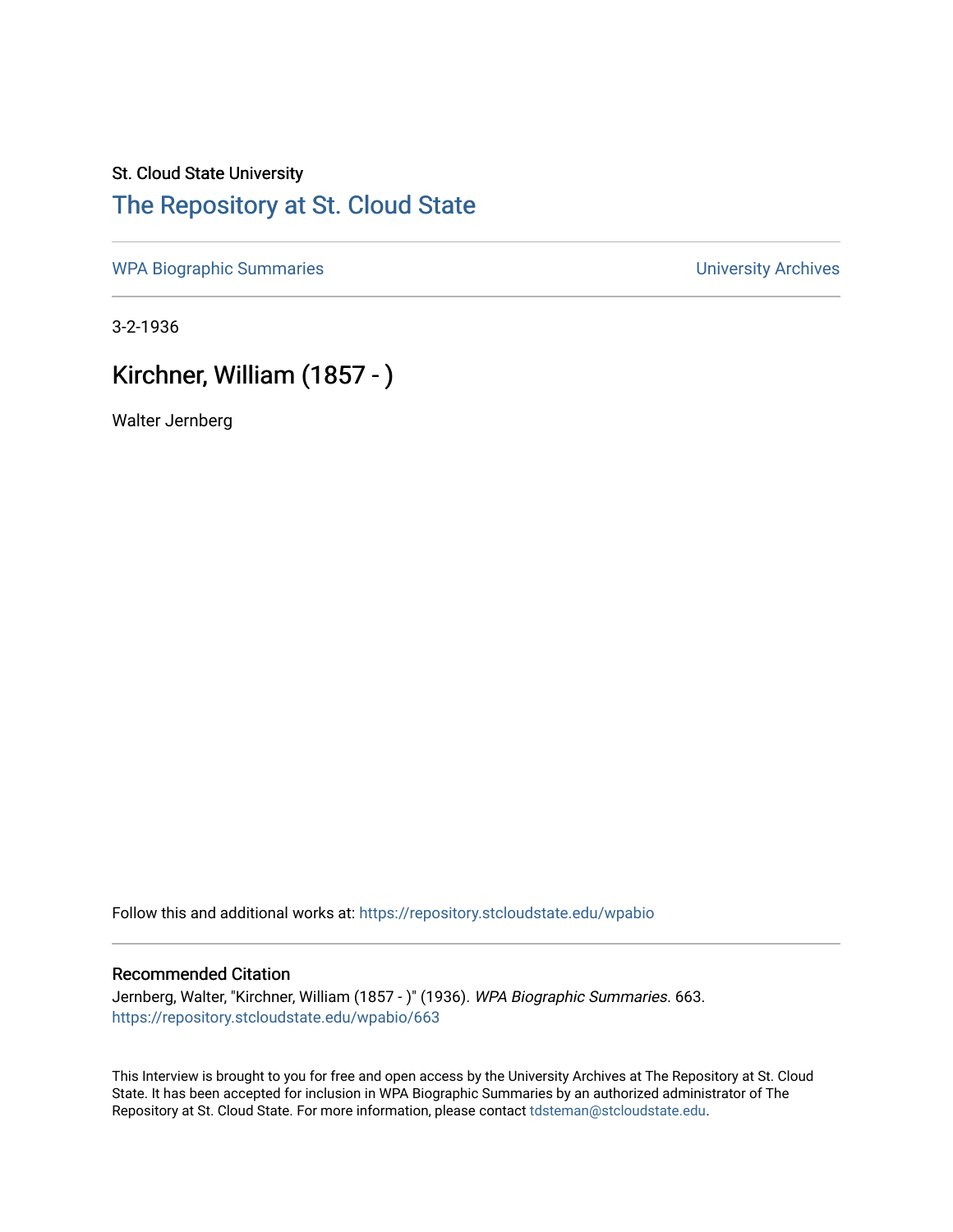KIRCHNER, WILL IAM

 $\alpha$   $\alpha$ 

### $File No. 8 - b.89$

 $\frac{1}{2}$ 

William Kirchner was born December 22, 1857 at Overton, Pennsylvania, the son of John and Emma (Reber) Kirchner. His boyhood was spent on his father's farm at Overton, Pennsylvania until 1876 when William came to Richmond, Stearns County, Minnesota.

There he bought a farm of eighty acres. farming there until 1885. William then moved to the village of Richmond, where he was a contractor and builder until his death in 1909.

William Kirchner was married June 12, 1882 at Richmond to Anna Fechbach, a native of Germany. The ceremony was performed by Father Ignatius.

They were the parents of seven children. Raymond, who is married. lives in Saint Cloud. Barbara, married to William Fesler, lives in Elk River, Minnesota. Eva, is married to Otto Henning of Saint Cloud. Bernadine, married Phil Sandel, and lives in Minneapolis. Leo lives in Willmar. Killian is dead.

> Interviewed: Mrs. Anna (Fechbach) Kirchner Date:  $2476, 1936$ By: Walter Jernberg

Publication Granted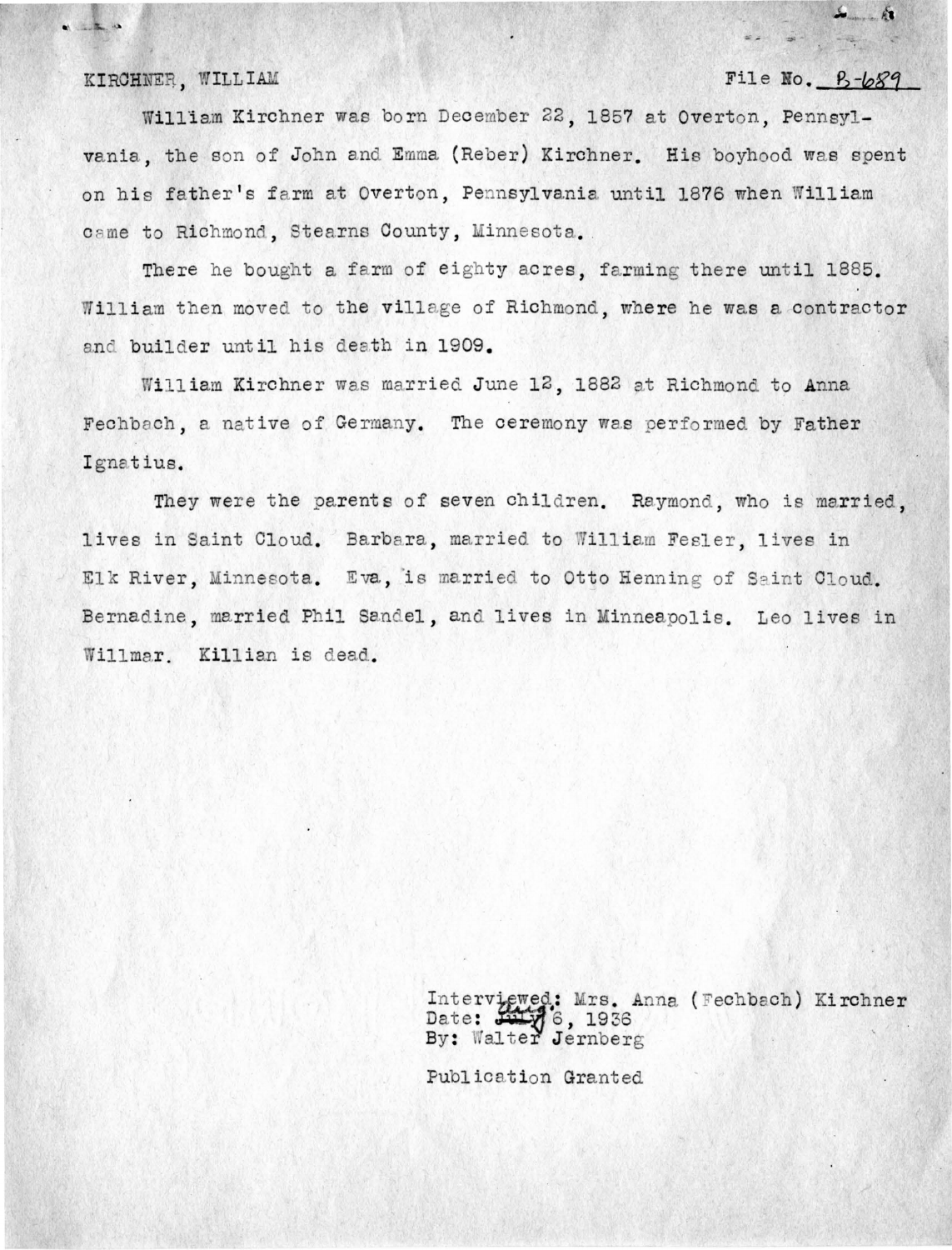## KIRCHNER WILLIAM FILE NO.

 $\pi_{\mathbf{R}}$ 

Secord interview to affirm or correct information in biography as compared to information in biography as compared to information as listed in the legal records in the Stearns County Court House. Correction.

 $\label{eq:1.1} \begin{array}{cccccccccc} \mathbb{R} & \mathbb{R} & \mathbb{R} & \mathbb{R} & \mathbb{R} & \mathbb{R} & \mathbb{R} & \mathbb{R} & \mathbb{R} & \mathbb{R} & \mathbb{R} & \mathbb{R} & \mathbb{R} & \mathbb{R} & \mathbb{R} & \mathbb{R} & \mathbb{R} & \mathbb{R} & \mathbb{R} & \mathbb{R} & \mathbb{R} & \mathbb{R} & \mathbb{R} & \mathbb{R} & \mathbb{R} & \mathbb{R} & \mathbb{R} & \mathbb{R} & \mathbb{R}$ 

Death of William Kirchner, Nov. 28, 1921 is correct as stated in the legal records

> Int: Ben. Kirchner Interviewed by: Walter Jernberg.<br>March 2, 1938